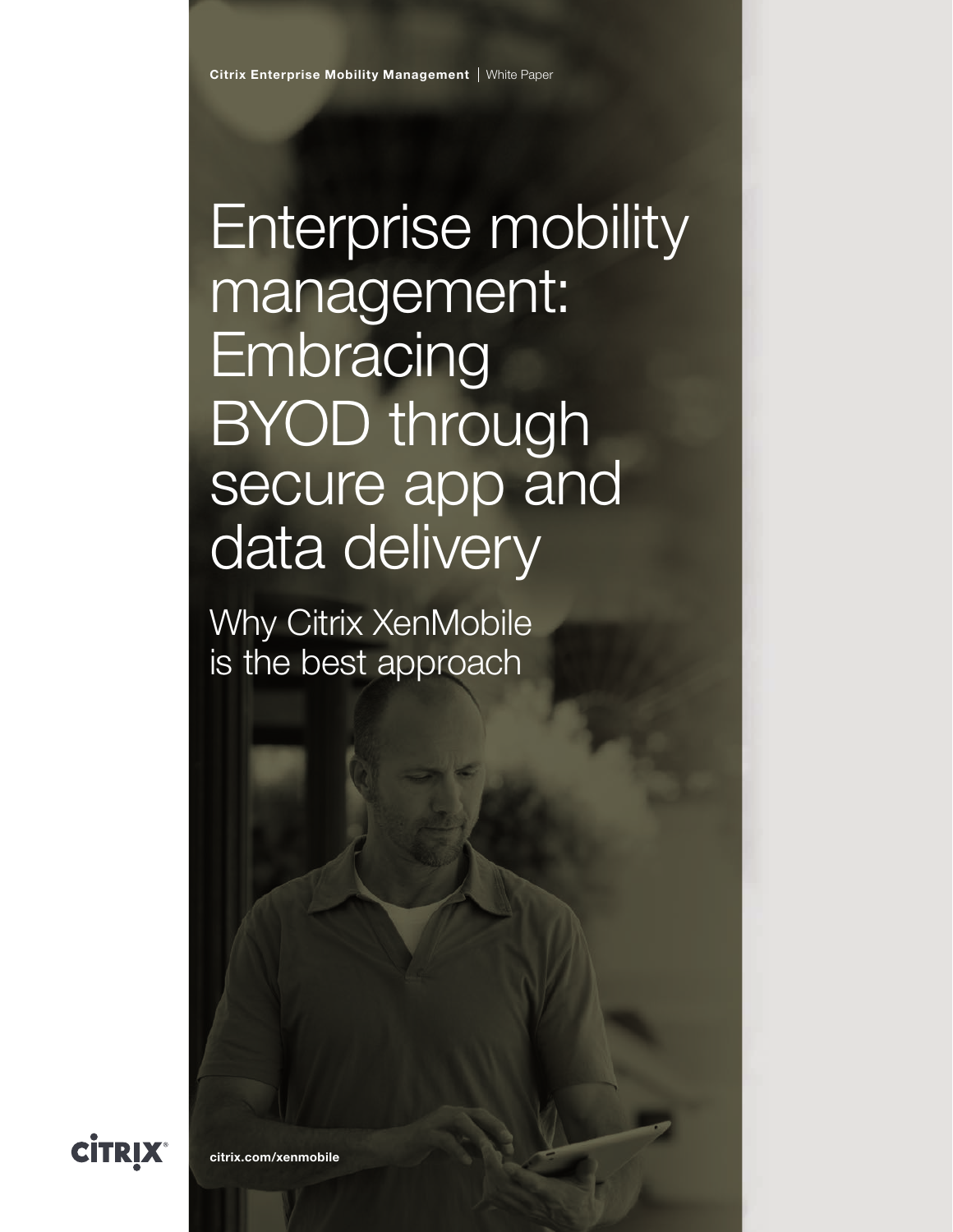## Introduction

The transformation of computing through mobility, consumerization, bring-your-own device (BYOD) and flex-work offers powerful benefits for today's organizations—but it poses significant challenges for IT. These trends make it possible to increase business agility, individual productivity and job satisfaction by freeing people to choose the best time, place and device to get their work done. To allow this flexibility, though, IT must be able to secure apps and data on a potentially unlimited variety of devices, over any kind of network, in any location—even when the same devices likely also contain personal apps and data.

Given the paramount importance of security in IT's mission, the natural instinct may be to try to limit peoples' choice of devices or otherwise constrain the endpoint environment, even if it means sacrificing the benefits of greater productivity and flexibility. But simply barring the door to consumer device usage and BYOD is neither realistic nor desirable—it is inevitable that IT will face increasing pressure to provide access to any kind of app, anywhere, on any type of device. Simply put, IT has no choice but to enable and support consumer devices and BYOD; the only remaining question is how.

The first response of many IT organizations to the influx of consumer-grade and employee-owned mobile devices has been to lock down and control every mobile device in the enterprise through mobile device management (MDM) solutions. MDM solutions can be highly effective for protecting sensitive business information, controlling the mobile apps that can be used, wiping lost or stolen devices remotely and other essential functions. As mobile device types, operating systems and apps proliferate, most IT organizations with MDM find that they're forced to impose limits on the mobile apps available on employee-owned devices to avoid rising security risks and management complexity. Other types of apps, including Windows®, web and SaaS, remain unavailable, limiting mobile productivity. While suitable for many types of workers, many MDM solutions were not built with the flexibility to address diverse use cases in different ways based on individual requirements for security, compliance and mobile functionality. As a result, organizations are adopting a new approach in which MDM is only one component of a more comprehensive set of capabilities through which IT can manage not only the devices themselves, but also their apps and data. This is called enterprise mobility management (EMM) and it's playing an increasingly central role in the new era of IT.

## The challenge: A diversifying enterprise computing environment

Consumerization has blurred the lines between work and personal life—especially when it comes to mobile devices. Executives and next-generation knowledge workers now typically buy smartphones and tablets for their own personal use and don't see any reason why they shouldn't be able to use them for work as well. After all, in today's business environment work is a thing you do, not a place you go, and it can happen anywhere at any time of day or night. The focus is on productivity, not on abstract notions of ownership or IT standards. Indeed, 67 percent of the people who use a smartphone for work—and 70 percent of those who use a tablet for work are choosing the device themselves—not necessarily thinking about whether their enterprise will support it.<sup>1</sup> They have become comfortable using the device in multiple settings, and the distance between personal use and recognizing its potential for getting work done is negligible.

<sup>1</sup> Forrsights Workforce Employee Survey, Q2 2012, Forrester Research, Inc., 2012.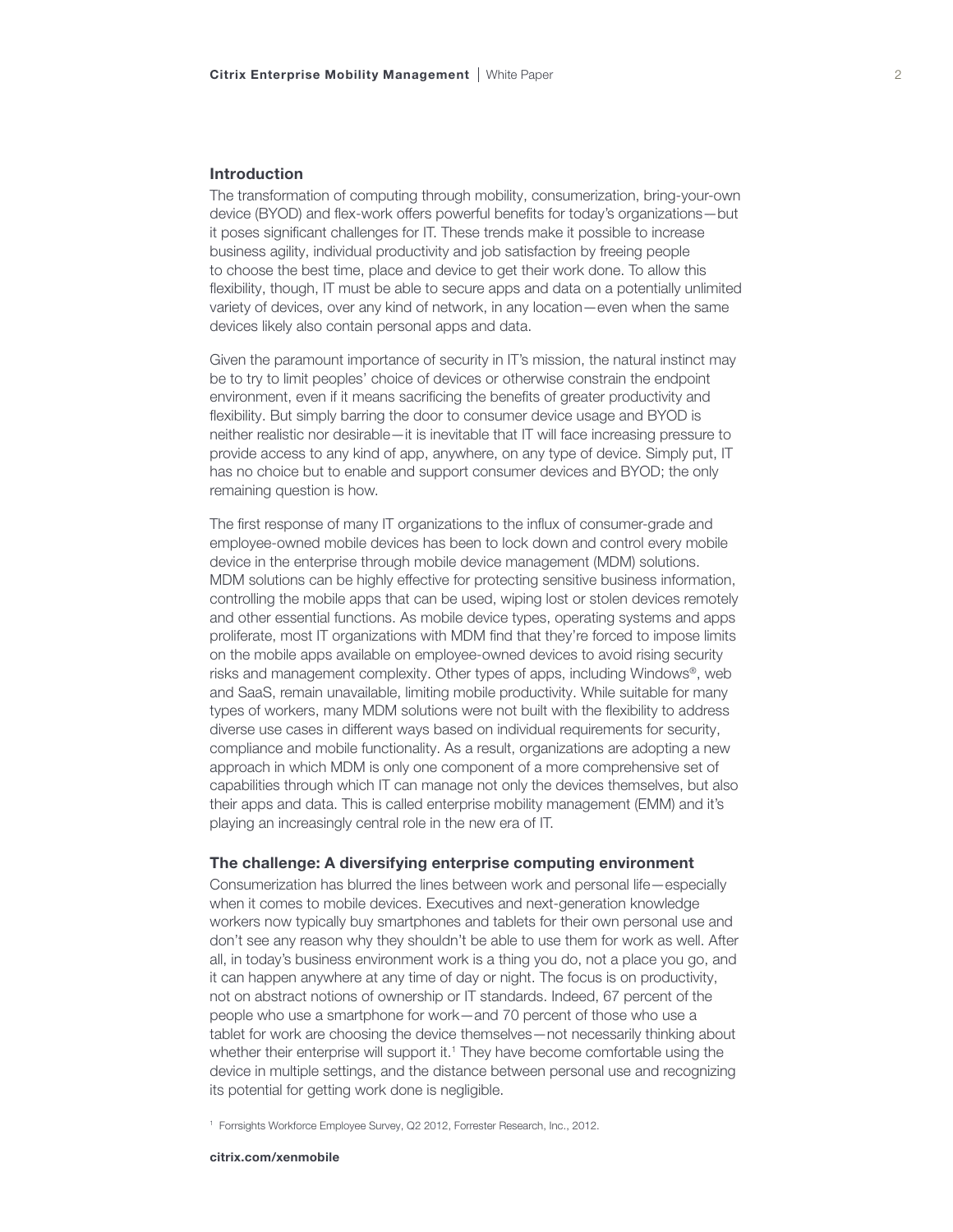This isn't a bad thing, of course; any business would want its workforce to be thinking about ways to be more productive and effective. But the scale of consumerization can be daunting for the IT organization. According to Forrester Research, two-thirds of tablets in 2016 will be sold to individuals, many of whom will take them to work.<sup>2</sup>

Without IT playing its customary role in enforcing standardization, the mobile devices flooding into the workplace come in all varieties: not just Apple iOS® and Google Android®, but also proprietary third-party Android and Microsoft® Windows® platforms. How can IT hope to secure and control the full diversity of mobile devices, even as new varieties continue to come to market—without limiting its flexibility over the types of apps people can use, or the ways diverse use cases are supported? The key is to deploy a complete EMM solution with comprehensive capabilities to secure and control not only devices, but also the apps and data they contain.

### Mobile device management: An important step toward secure BYOD

For organizations seeking to get control over the consumer devices in their environment and the way they are used, MDM can be an important step. Citrix provides this capability through Citrix XenMobile MDM, which provides role-based management, configuration and security for business and employee-owned devices throughout the device lifecycle. IT can enroll and manage any device, detect jailbroken devices and perform a full or selective wipe of a device that is out of compliance, lost, stolen or belongs to a departed employee. Application security is ensured through secure application access via app tunnels, blacklisting, whitelisting and dynamic, context-aware policies. Network security capabilities provide visibility into and protection against internal and external mobile threats; blocking of rogue devices, unauthorized users and non-compliant apps; and integration with security information and event management (SIEM) systems. As a result, IT can provide people with the freedom to choose the devices they want to use while ensuring compliance requirements are met and business information on the device is secured.

As effective as MDM can be, it is only one component of a complete strategy for securing consumer devices used for business. Many mobile apps can introduce unacceptable security gaps, such as those which move or store data via thirdparty clouds. Simply blacklisting these apps for all users would limit the capabilities available in the enterprise; a better approach would be to focus on controlling the way the data within these apps is secured, stored and used, enabling IT to allow them for select use cases. More fundamentally, mobile apps are only one element of the mobile workstyles people embrace today. To unlock the full benefits of user mobility, IT needs the flexibility to be able to deliver any type of app—mobile, web, Windows or SaaS—on any type of device, with full security and compliance for the enterprise and a convenient, productive experience for users. Without access to these capabilities, MDM becomes just another point solution in an increasingly complex and unmanageable mobile infrastructure.

<sup>&</sup>lt;sup>2</sup> Tablets Will Rule the Future Personal Computing Landscape, Forrester Research, Inc., April 23, 2012.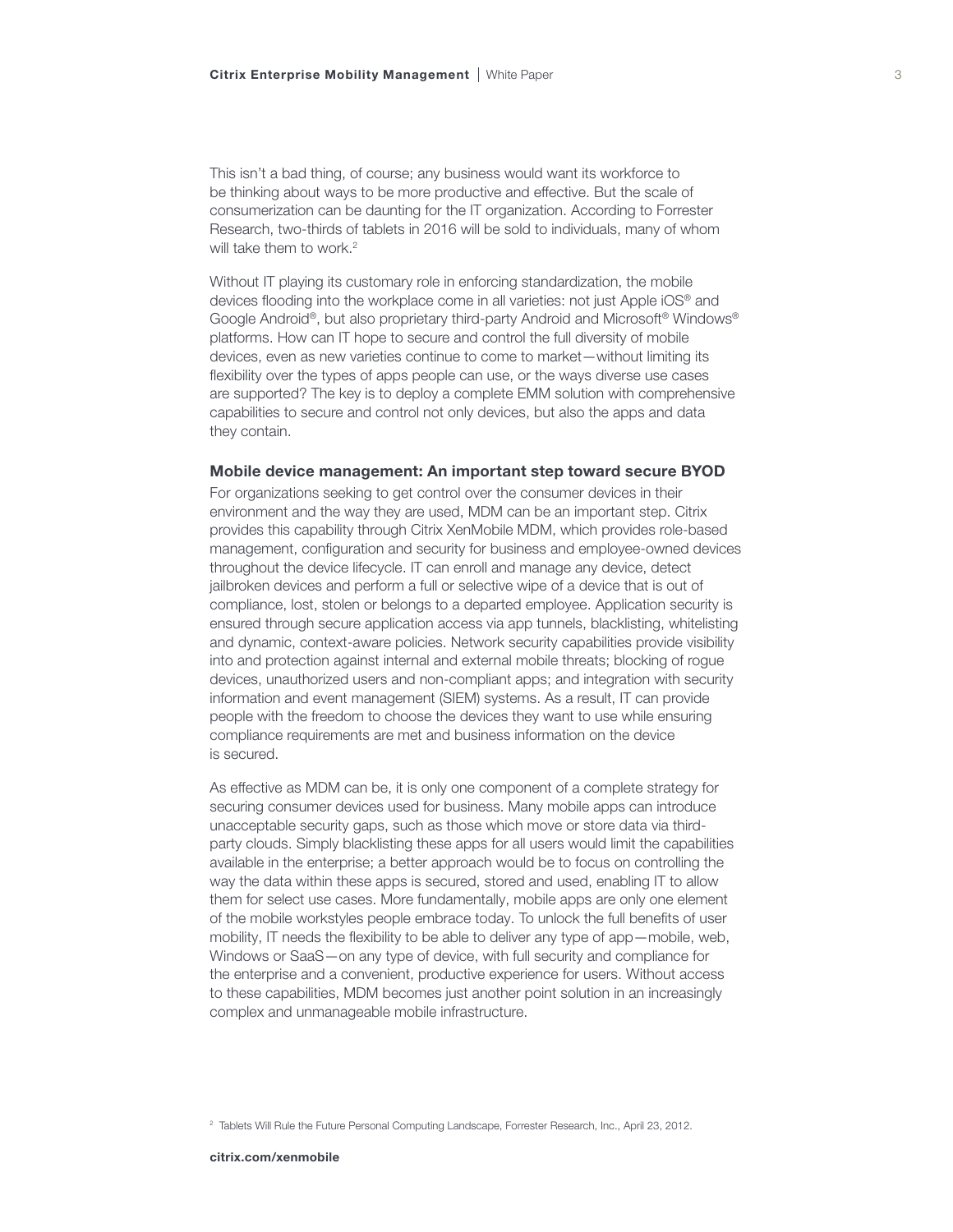#### Moving beyond MDM: Enterprise mobility management

As a leader in mobility, Citrix has developed a new approach to empower people to use their choice of mobile devices while maintaining effective security and control over corporate apps and data. Most Citrix customers have already used solutions such as Citrix XenDesktop, Citrix XenApp and Citrix NetScaler to support mobile users and remote use cases because of the device-agnostic technology that allows Windows-based apps to be delivered to any device, anywhere, for all users. Now Citrix has leveraged this expertise and proven technology into a full enterprise mobility management offering that allows IT to deliver all applications—including web, SaaS, mobile and Windows—as well as data to any type of device.

The essence of the Citrix approach for enterprise mobility management is simple: enable IT to manage not only devices, but also the apps and data—all through a single-vendor offering. Citrix delivers EMM through Citrix XenMobile™, which is designed to radically simplify the delivery and management of apps, data and IT services. XenMobile allows IT to create a secure container on any device to ensure that corporate applications and data are isolated from personal content. This container enables full control over all the business content via both automated usage policies and direct administrative actions while delivering a rich, native user experience. All content within the secure container can be remotely locked and can also be wiped as needed to support regulatory compliance requirements. These features allow IT to secure and protect corporate content even when the organization does not own the device. XenMobile includes Citrix MDX Technologies™, which securely deliver native iOS, Android and mobile web applications within a secure container, while also providing the best mobile device experience for users and full control for IT. MDX Technologies include:

- MDX Vault MDX Vault separates corporate mobile apps and data from personal apps on mobile devices in a secure business container. Using MDX Vault, IT is able to manage and control native mobile business apps and data, instead of managing an employee's device. The business apps in MDX Vault can be secured with encryption and mobile DLP technologies and can be remotely locked and wiped by IT.
- MDX Interapp MDX Interapp ensures that all MDX-enabled apps can interact with each other for a seamless experience. With MDX Interapp, MDX-enabled apps are integrated so that these apps only open other MDX-enabled apps; for example, a link clicked in the Citrix @WorkMail email app automatically opens the Citrix @WorkWeb mobile browser, not Safari. In addition, MDX Interapp controls the communications between apps so that IT can enforce policies around activities such as cut-and-paste between apps—for example, allowing cut-andpaste between MDX-enabled apps but not to apps not protected by MDX, or by preventing use of a camera when using a specific MDX-enabled app.
- MDX Access MDX Access provides granular policy-based management and access controls over all native and HTML5 mobile apps. IT can centrally control and configure policies specific to mobile apps such as the type of device or network that is being used, the device passcode, or upon detection of a jailbroken device. MDX Access also provides the industry's first application-specific VPN access into a company's internal network. Using a micro VPN allows businesses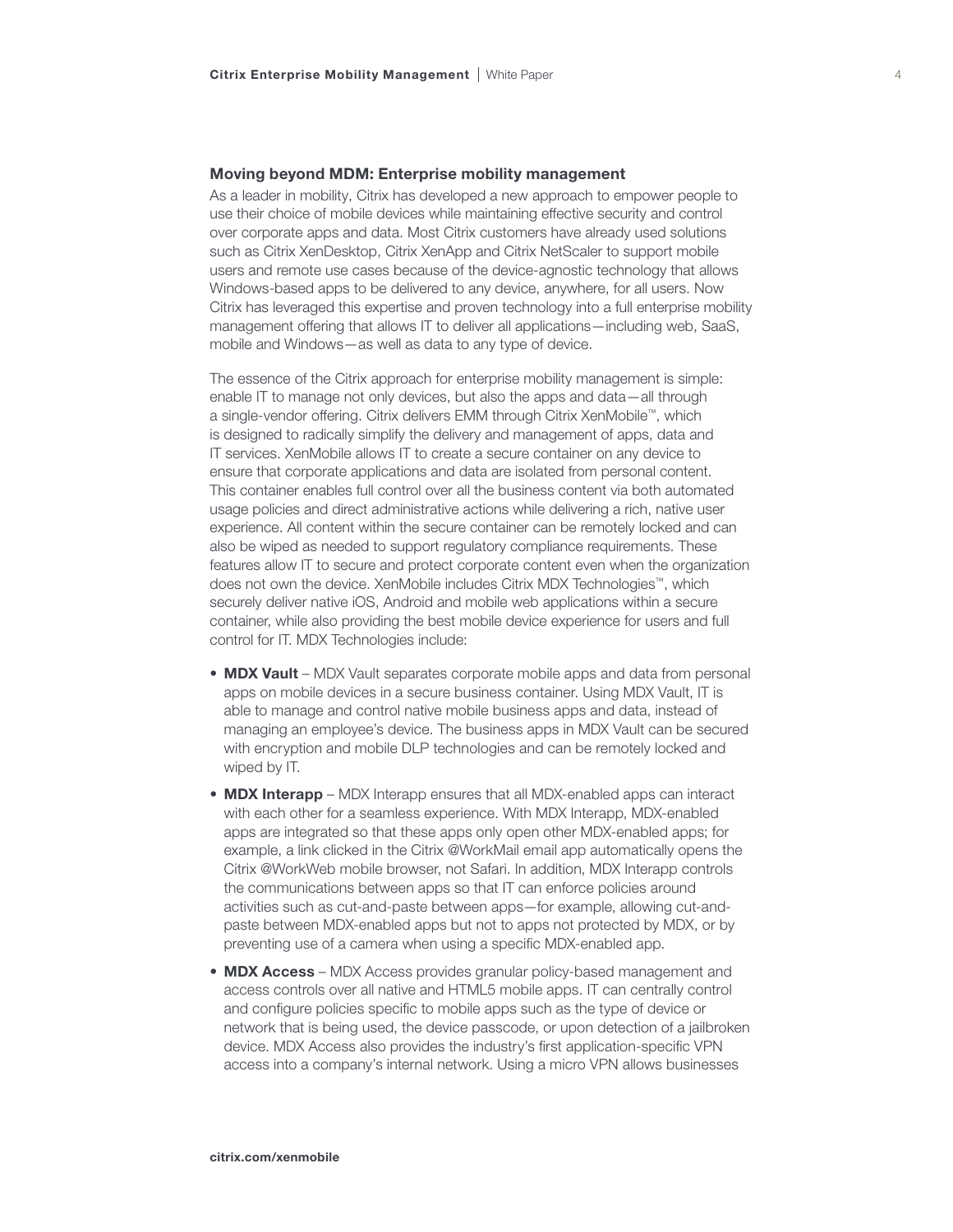to not require a device-wide VPN that can compromise security. Instead, an app-specific VPN tunnel gets created for the mobile and web apps accessing a company's internal network remotely.

From an IT management perspective, scenario-based controls and identity-based provisioning help IT maintain security and control whenever, wherever and on whatever device people use to access corporate apps and data—regardless of platform. XenMobile leverages existing corporate directory and authentication systems to provision, deliver and control usage of mobile, intranet, web, SaaS and Windows apps and data based on user identity and role as well as endpoint analysis. IT can instantly provision all of a user's applications and data as soon as the person is added to Active Directory. Conversely, IT can immediately prevent access by specific users by disabling them or removing them from the directory system and closing their accounts.

The organizational benefits of enterprise mobility management are compelling, but there are significant advantages from the user's perspective as well. For example, XenMobile makes it easy for IT to implement a unified app store, a growing trend that helps businesses achieve greater application ROI and mitigate security risks. At the same time, the user-centric design of the app store has a unique focus on quality of experience and provides instant access to apps and data through a beautiful user interface. Follow-me apps and data can be accessed from any device at any time for seamless productivity across usage scenarios. Single sign-on to apps enhances convenience and speeds time to productivity. In this way people are not only permitted to use the device of their choice for work; they are empowered with capabilities to achieve even greater productivity, efficiency and enjoyment as they do so.

#### Enterprise mobility management in the real world

Citrix customers are already leveraging XenMobile to solve mobile management challenges and empower people to leverage the full diversity of mobile devices.

A large **financial services company** uses XenMobile to support a complete mobile strategy. The organization has replaced multiple point solutions for enterprise mobility with a standard, unified management platform for all apps and devices, including mobile. The company-wide mobile app suite incorporates MDX Access to provide access to intranet-based apps based on security level, geography and business unit. Native mobile apps are delivered into a secure container to maintain separation between business apps and data and the worker's personal content. With this complete enterprise mobility management platform in place, the company has introduced BYOD for over 20,000 employees while mobilizing hundreds of disparate apps.

**Healthcare organizations** are enabling BYOD for doctors and clinicians to bring their own devices so they can be fully productive on their mobile devices anywhere, anytime—for example, accessing patient records on a tablet while making rounds, viewing real-time monitoring data on a smartphone while traveling or joining in online consultations from a remote facility. By ensuring that the appropriate level of access to apps and data is granted for each scenario and that all clinical and patient data is secured and can be remotely locked or wiped, the solution supports regulatory compliance requirements.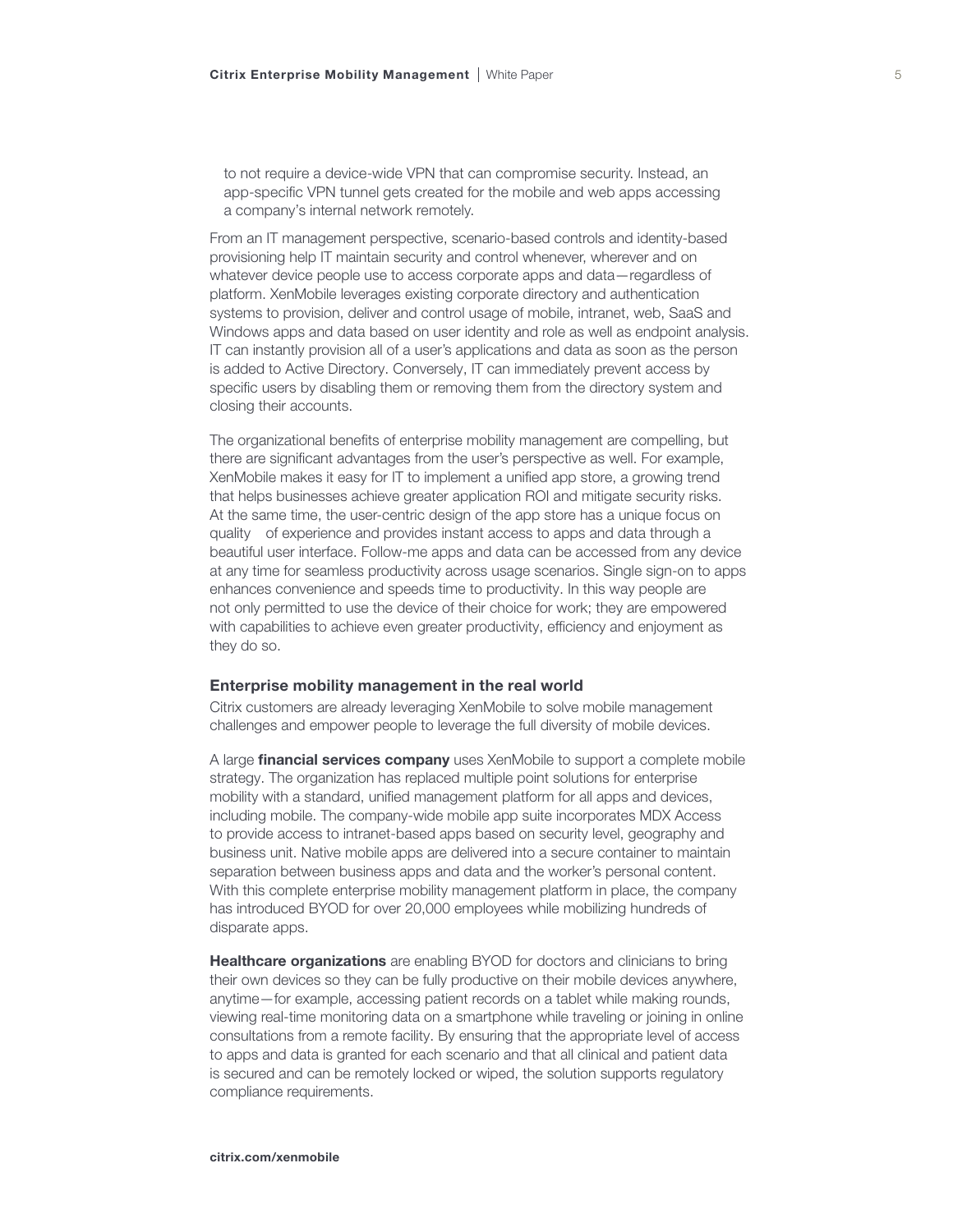A retailer with 70 supermarkets has used XenMobile to change the way it delivers IT services throughout its stores to enable BYOD, centralize service and control IT costs. The Citrix solution makes it possible to provide differentiated service to different types of locations; small franchise stores receive basic SaaS apps such as Google Apps® while large corporate stores receive higher-end cloud-based apps such as Microsoft Office® 365. All stores also get a corporate standard point-of-sale package. Users can access their apps on any device, including their own personal consumer devices.

A **transportation and logistics** organization uses XenMobile to allow secure BYOD for third-party contractors and 15,000 partners while providing differentiated service based on partner and geography. Oil and gas customers are rapidly developing native mobile apps and deploying mobile devices for field workers. One company reports that "the unified app store is the only solution we've found for effectively delivering the new mobile apps alongside corporate intranet web apps, virtual apps and SaaS apps."

In **transportation**, enterprises use XenMobile to mobilize assembly line operators and create a secure partner exchange for suppliers. Internal and third-party users can now access apps through a unified environment across the entire value chain, including inbound suppliers, operations, outbound logistics, marketing and sales and delivery.

**Telecom** customers are creating new revenue-generating services in mobile app and data delivery aligned with their mobile device and voice/data service business.

Additional customers spanning industries from **media and entertainment** to construction are also using XenMobile to mobilize their data, illustrating the need for organizations of all kinds to embrace enterprise mobility management and the unique effectiveness of the Citrix solution for supporting this strategy.

## Conclusion

BYOD isn't just a trend; it's an important new model for allowing people to choose the best way to work, including full mobility and productivity on their choice of device. In this new mobile enterprise, managing devices is only one element of a complete strategy; MDM solutions need to be complemented with more complete capabilities for delivering, securing and controlling the full range of apps people rely on for work. Now with Citrix XenMobile, a complete enterprise mobility management solution, IT can easily manage the ever-expanding diversity of mobile devices and platforms and expand their value by focusing on managing business content. Through this simple yet comprehensive approach, IT can meet its requirements for security and control while allowing full freedom of choice and a more convenient, productive experience for people. Providing the industry's most complete and usercentric approach for mobility, along with secure file sharing and collaboration tools, Citrix is helping organizations across industries and around the globe realize the full benefits of BYOD.